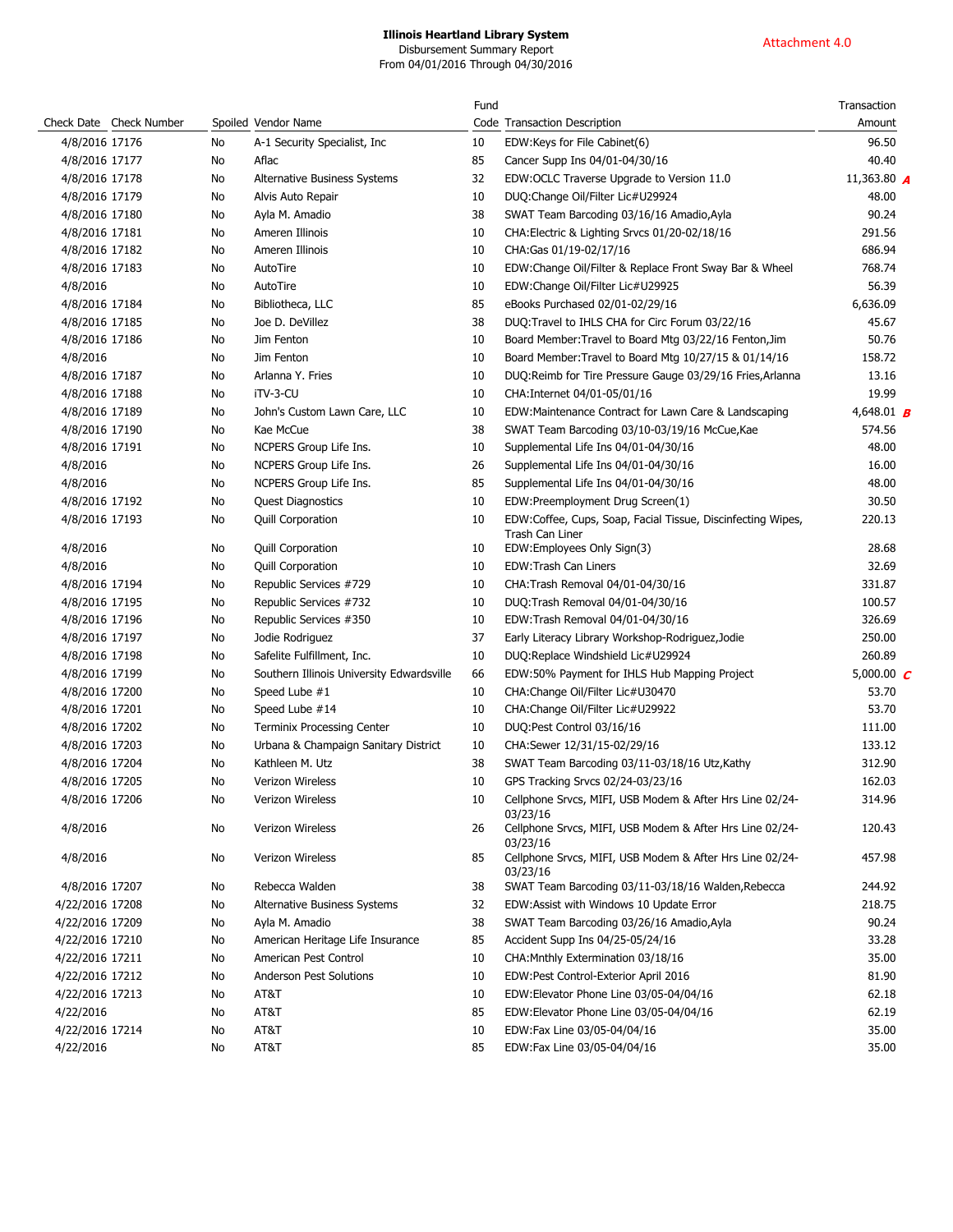Disbursement Summary Report

From 04/01/2016 Through 04/30/2016

|                         |    |                                            | Fund |                                                                                  | Transaction             |
|-------------------------|----|--------------------------------------------|------|----------------------------------------------------------------------------------|-------------------------|
| Check Date Check Number |    | Spoiled Vendor Name                        |      | Code Transaction Description                                                     | Amount                  |
| 4/22/2016 17215         | No | Joan C Bauer                               | 38   | CHA: Travel to Coulterville PL for New Member Training 3/10<br>& 3/31/16 Bauer   | 55.30                   |
| 4/22/2016               | No | Joan C Bauer                               | 38   | CHA: Travel to Girad for New Member Training 01/14 &<br>01/27/16 Bauer, Joan     | 21.25                   |
| 4/22/2016               | No | Joan C Bauer                               | 38   | CHA: Travel to Hoopeston Schools for New Member Training<br>02/11/16 Bauer, Joan | 6.43                    |
| 4/22/2016               | No | Joan C Bauer                               | 38   | CHA: Travel to Newton Schools for New Member Training<br>01/11/16 Bauer, Joan    | 16.52                   |
| 4/22/2016               | No | Joan C Bauer                               | 38   | CHA: Travel to Sesser PL for New Member Training 03/24/16<br>Bauer, Joan         | 26.46                   |
| 4/22/2016 17216         | No | Beaumont Tire & Auto Repair                | 10   | CHA:New Tires(4) & Alignment Lic#U29926                                          | 665.84                  |
| 4/22/2016 17217         | No | Leslie M. Bednar                           | 10   | EDW:Travel to Train Station for 'ILDS' RAILS Mtg 03/29/16<br>Bednar, Leslie      | 18.20                   |
| 4/22/2016 17218         | No | Steve Behrens                              | 10   | CHA: Reimb for Fuel Charge-Issue with Card 04/05/16<br>Behrens, Steve            | 15.00                   |
| 4/22/2016 17219         | No | <b>Busey</b>                               | 10   | Busey Credit Card Stmt Ending 04/01/16                                           | 1,156.74                |
| 4/22/2016               | No | <b>Busey</b>                               | 38   | Busey Credit Card Stmt Ending 04/01/16                                           | 34.56                   |
| 4/22/2016               | No | <b>Busey</b>                               | 85   | Busey Credit Card Stmt Ending 04/01/16                                           | 164.70                  |
| 4/22/2016 17220         | No | SPOC LLC                                   | 10   | Local/Long Distance & Toll Free Line 04/12-05/11/16                              | 119.49                  |
| 4/22/2016               | No | SPOC LLC                                   | 26   | Local/Long Distance & Toll Free Line 04/12-05/11/16                              | 79.66                   |
| 4/22/2016               | No | SPOC LLC                                   | 27   | Local/Long Distance & Toll Free Line 04/12-05/11/16                              | 39.83                   |
| 4/22/2016               | No | SPOC LLC                                   | 32   | Local/Long Distance & Toll Free Line 04/12-05/11/16                              | 79.66                   |
| 4/22/2016               | No | SPOC LLC                                   | 85   | Local/Long Distance & Toll Free Line 04/12-05/11/16                              | 79.66                   |
|                         |    |                                            |      |                                                                                  |                         |
| 4/22/2016 17221         | No | Dave's Precision Mowing                    | 10   | CHA:Lawn Mowing/Trimming/Blowing 03/30/16                                        | 70.00                   |
| 4/22/2016               | No | Dave's Precision Mowing                    | 10   | CHA:Spring Clean Up 03/15/16                                                     | 100.00                  |
| 4/22/2016 17222         | No | Joe D. DeVillez                            | 38   | DUQ: Travel to Pope County for Circulation Barcoding                             | 21.85                   |
| 4/22/2016               | No | Joe D. DeVillez                            | 38   | DUQ: Travel to Pope County for Circulation Barcoding                             | 19.32                   |
| 4/22/2016 17223         | No | Door Specialty Company of Champaign        | 10   | CHA: Repair Garage Door, Hinges, Rollers & Cables 04/04/16                       | 1,476.66                |
| 4/22/2016 17224         | No | Illinois American Water                    | 10   | CHA: Water 03/01-03/31/16                                                        | 71.81                   |
| 4/22/2016 17225         | No | JAN-PRO Commercial Cleaning Systems        | 10   | EDW: Janitorial Srvcs April 2016                                                 | 610.00                  |
| 4/22/2016 17226         | No | Kavanagh, Scully, Sudow, White &           | 10   | EDW:Legal Counsel re:FOIA Agent 03/10/16                                         | 175.00                  |
| 4/22/2016               | No | Kavanagh, Scully, Sudow, White &           | 85   | EDW:Legal Counsel re:OverDrive                                                   | 87.50                   |
| 4/22/2016 17227         | No | Linguanational Translations, Inc.          | 27   | EDW:Transcription for Illinois Digital Archive 137.68/hrs                        | 2,753.60 $\overline{D}$ |
| 4/22/2016 17228         | No | The Lowenbaum Partnership, L.L.C.          | 10   | Legal Counsel 03/04/03/31/16 re:Position Eliminations                            | 1,582.50 $\bm{F}$       |
| 4/22/2016 17229         | No | Kae McCue                                  | 38   | SWAT Team Barcoding 03/24-03/31/16 McCue, Kae                                    | 423.42                  |
| 4/22/2016 17230         | No | Vicky L. Reetz                             | 38   | SWAT Team Barcoding 03/30-04/07/16 Reetz, Vicky                                  | 491.64                  |
| 4/22/2016 17231         | No | St. Joseph Township-Swearingen Memorial 10 |      | CHA: Replace Lost Books(2)                                                       | 29.98                   |
|                         |    | Vogler Motor Company                       |      | DUQ:Repair on Insurance Claim#C00158180 Lic#U30469                               |                         |
| 4/22/2016 17232         | No |                                            | 10   |                                                                                  | 5,763.71                |
| 4/22/2016               | No | Vogler Motor Company                       | 10   | DUQ: Repairs on Insurance Claim#C00159799 Lic#U30471                             | 2,027.17                |
| 4/22/2016 17233         | No | Wex Bank                                   | 10   | Fuel Charges 03/06-04/05/16                                                      | 7,847.19                |
| 4/22/2016               | No | Wex Bank                                   | 85   | Fuel Charges 03/06-04/05/16                                                      | 112.57                  |
| 4/22/2016 17234         | No | Xerox Corporation                          | 10   | CHA:Base & Usage Chrg 02/21-03/21/16                                             | 222.07                  |
| 4/22/2016 17235         | No | Xerox Corporation                          | 26   | DUQ:Base & Usage Chrg 02/21-03/30/16                                             | 169.90                  |
| 4/22/2016 17236         | No | Xerox Corporation                          | 10   | DUQ:Base & Usage Chrg 02/21-03/21/16                                             | 207.75                  |
| 4/22/2016 17237         | No | Xerox Corporation                          | 10   | EDW:Base & Usage Chrg 02/21-03/21/16                                             | 481.09                  |
| 4/22/2016 17238         | No | Xerox Corporation                          | 32   | EDW:Base & Usage Chrg 02/21-03/21/16                                             | 173.04                  |
| 4/28/2016 17241         | No | Allstate Benefits                          | 10   | Critical Care Supp Ins 05/01-05/31/16                                            | 78.00                   |
| 4/28/2016               | No | <b>Allstate Benefits</b>                   | 85   | Critical Care Supp Ins 05/01-05/31/16                                            | 64.74                   |
| 4/28/2016 17242         | No | Allstate Benefits                          | 10   | Gap Supp Ins 05/01-05/31/16                                                      | 166.44                  |
| 4/28/2016               | No | Allstate Benefits                          | 85   | Gap Supp Ins 05/01-05/31/16                                                      | 41.73                   |
| 4/28/2016 17243         | No | Alvis Auto Repair                          | 10   | DUQ:Change Oil/Filter & Reset GPMS Lic#U29059                                    | 68.00                   |
|                         | No |                                            | 10   | DUQ:Change Oil/Filter Lic#U26041                                                 | 48.00                   |
| 4/28/2016               |    | Alvis Auto Repair                          |      |                                                                                  |                         |
| 4/28/2016               | No | Alvis Auto Repair                          | 10   | DUQ:Replace #2 Coil/Cylinder & Spark Plugs(8) Lic#U29059                         | 317.95                  |
| 4/28/2016 17244         | No | Ayla M. Amadio                             | 38   | SWAT Team Barcoding 04/09-04/14/16 Amadio, Ayla                                  | 233.28                  |
| 4/28/2016 17245         | No | Ameren Illinois                            | 10   | EDW:Gas 02/29-03/30/16                                                           | 164.67                  |
| 4/28/2016 17246         | No | AT&T                                       | 10   | EDW:Internet 04/10-05/09/16                                                      | 177.35                  |
| 4/28/2016               | No | AT&T                                       | 85   | EDW:Internet 04/10-05/09/16                                                      | 177.35                  |
| 4/28/2016 17247         | No | AT&T                                       | 10   | CHA:Alarm, Fax & Fire Phone Line 03/08-04/07/16                                  | 85.88                   |
| 4/28/2016               | No | AT&T                                       | 85   | CHA:Alarm, Fax & Fire Phone Line 03/08-04/07/16                                  | 85.88                   |
| 4/28/2016 17248         | No | BJ's Printables Inc                        | 10   | EDW:Delivery Shirts(20)                                                          | 490.98                  |
| 4/28/2016 17249         | No | <b>Troy Brown</b>                          | 10   | DUQ:Reimb for Employee Exercise Program Brown, Troy                              | 50.00                   |
| 4/28/2016 17250         | No | Champion Energy, LLC                       | 10   | CHA:Dusk to Dawn Light Supply 03/17-04/18/16                                     | 42.17                   |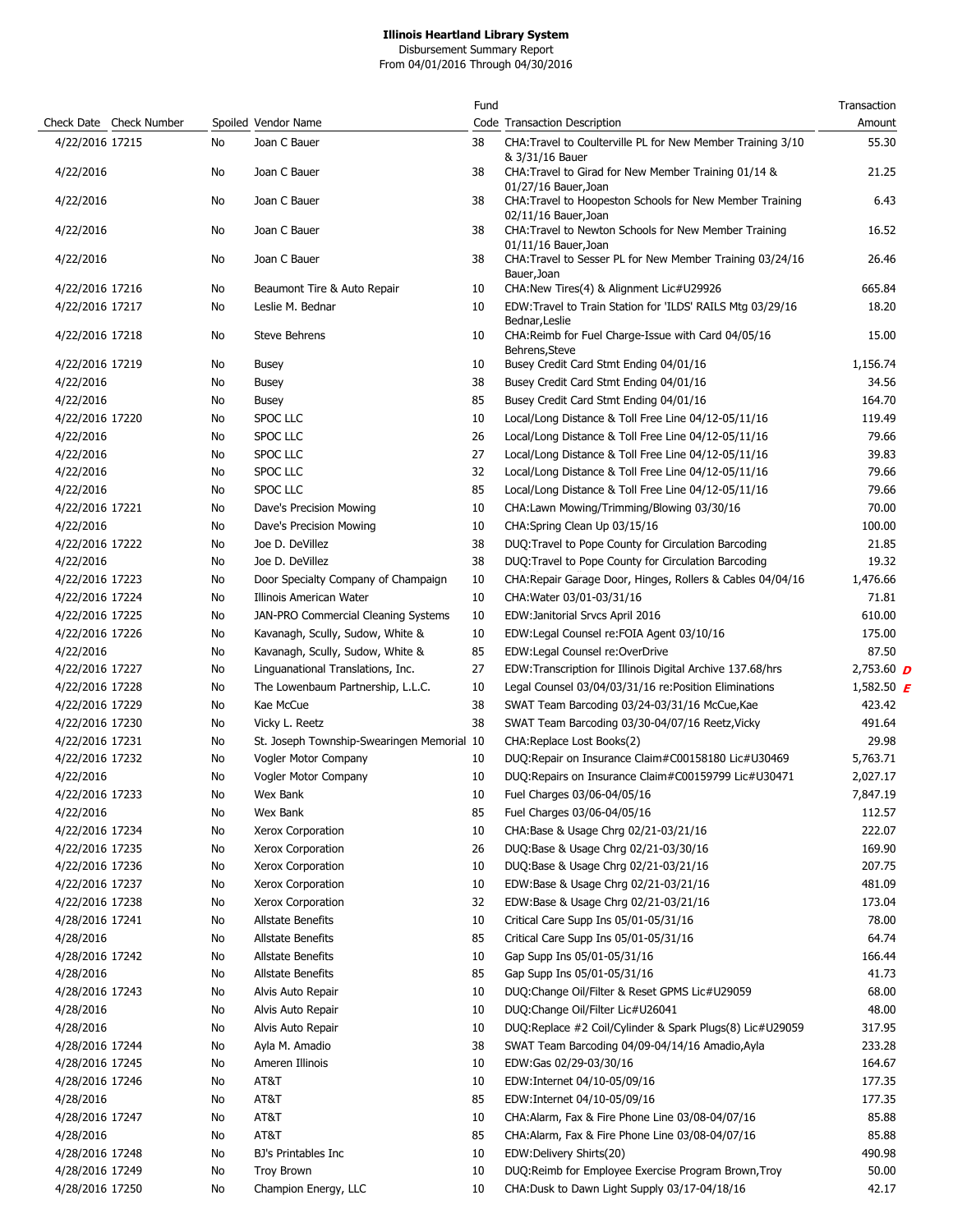Disbursement Summary Report From 04/01/2016 Through 04/30/2016

|                        |                     |    |                                          | Fund |                                                                                          | Transaction        |
|------------------------|---------------------|----|------------------------------------------|------|------------------------------------------------------------------------------------------|--------------------|
| Check Date             | <b>Check Number</b> |    | Spoiled Vendor Name                      |      | Code Transaction Description                                                             | Amount             |
| 4/28/2016 17251        |                     | No | Champion Energy, LLC                     | 10   | CHA: Electric Supply 03/18-04/19/16                                                      | 567.73             |
| 4/28/2016 17252        |                     | No | Coventry Health Care of Mo, Inc.         | 10   | Health Ins 05/01-05/31/16                                                                | 12,557.90          |
| 4/28/2016              |                     | No | Coventry Health Care of Mo, Inc.         | 26   | Health Ins 05/01-05/31/16                                                                | 3,447.52           |
| 4/28/2016              |                     | No | Coventry Health Care of Mo, Inc.         | 27   | Health Ins 05/01-05/31/16                                                                | 4,309.40           |
| 4/28/2016              |                     | No | Coventry Health Care of Mo, Inc          | 32   | Health Ins 05/01-05/31/16                                                                | 1,703.31           |
| 4/28/2016              |                     | No | Coventry Health Care of Mo, Inc.         | 38   | Health Ins 05/01-05/31/16                                                                | 1,723.76           |
| 4/28/2016              |                     | No | Coventry Health Care of Mo, Inc.         | 85   | Health Ins 05/01-05/31/16                                                                | 14,593.93          |
| 4/28/2016 17253        |                     | No | Sarah Davis                              | 38   | SWAT Team Barcoding 04/11-04/13/16 Davis, Sarah                                          | 296.88             |
| 4/28/2016 17254        |                     | No | DELL MARKETING L.P.                      | 32   | EDW:Server for Traverse Upgrade                                                          | 16,997.29 <b>F</b> |
| 4/28/2016 17255        |                     | No | Joe D. DeVillez                          | 38   | DUQ:Travel to Pope Co Schools for Circ Training 04/19/16                                 | 20.10              |
| 4/28/2016 17256        |                     | No | <b>FCCI Insurance Group</b>              | 10   | Ins Pmt 10 of 10                                                                         | 5,661.32           |
| 4/28/2016              |                     | No | <b>FCCI Insurance Group</b>              | 26   | Ins Pmt 10 of 10                                                                         | 13.12              |
| 4/28/2016              |                     | No | FCCI Insurance Group                     | 27   | Ins Pmt 10 of 10                                                                         | 21.62              |
| 4/28/2016              |                     | No | <b>FCCI Insurance Group</b>              | 32   | Ins Pmt 10 of 10                                                                         | 7.99               |
| 4/28/2016              |                     | No | <b>FCCI Insurance Group</b>              | 38   | Ins Pmt 10 of 10                                                                         | 11.17              |
| 4/28/2016              |                     | No | <b>FCCI Insurance Group</b>              | 85   | Ins Pmt 10 of 10                                                                         | 81.20              |
| 4/28/2016 17257        |                     | No | Greensfelder, Hemker & Gale, PC          | 10   | Legal Counsel 03/02-03/31/16 re:Lease Termination                                        | 1,830.00 $G$       |
| 4/28/2016 17258        |                     | No | Guardian                                 | 10   | Dental Ins 05/01-05/31/16                                                                | 1,225.39           |
| 4/28/2016              |                     | No | Guardian                                 | 26   | Dental Ins 05/01-05/31/16                                                                | 180.14             |
| 4/28/2016              |                     | No | Guardian                                 | 27   | Dental Ins 05/01-05/31/16                                                                | 230.76             |
| 4/28/2016              |                     | No | Guardian                                 | 32   | Dental Ins 05/01-05/31/16                                                                | 98.08              |
| 4/28/2016              |                     | No | Guardian                                 | 38   | Dental Ins 05/01-05/31/16                                                                | 92.60              |
| 4/28/2016              |                     | No | Guardian                                 | 85   | Dental Ins 05/01-05/31/16                                                                | 604.06             |
| 4/28/2016 17259        |                     | No | Theresa Hahne                            | 38   | SWAT Team Barcoding 04/09-04/16/16 Hahne, Theresa                                        | 302.24             |
| 4/28/2016 17260        |                     | No | Humana Insurance Co                      | 10   | AD&D, Life & Vision Ins 05/01-05/31/16                                                   | 302.82             |
| 4/28/2016              |                     | No | Humana Insurance Co                      | 26   | AD&D, Life & Vision Ins 05/01-05/31/16                                                   | 62.11              |
|                        |                     | No | Humana Insurance Co                      | 27   | AD&D, Life & Vision Ins 05/01-05/31/16                                                   | 61.47              |
| 4/28/2016              |                     | No | Humana Insurance Co                      | 32   |                                                                                          | 21.31              |
| 4/28/2016              |                     |    | Humana Insurance Co                      | 38   | AD&D, Life & Vision Ins 05/01-05/31/16<br>AD&D, Life & Vision Ins 05/01-05/31/16         | 40.27              |
| 4/28/2016<br>4/28/2016 |                     | No | Humana Insurance Co                      | 85   | AD&D, Life & Vision Ins 05/01-05/31/16                                                   | 207.38             |
| 4/28/2016 17261        |                     | No | Synthia Kalinowski                       | 38   |                                                                                          | 609.60             |
| 4/28/2016 17262        |                     | No |                                          |      | SWAT Team Barcoding 04/08-04/18/16 Kalinowski, Synthia                                   | 3,269.97           |
| 4/28/2016              |                     | No | <b>LIMRICC Unemployment Compensation</b> | 10   | 1st Qtr 2016 Unemployment Ins                                                            | 344.36             |
|                        |                     | No | <b>LIMRICC Unemployment Compensation</b> | 26   | 1st Qtr 2016 Unemployment Ins                                                            |                    |
| 4/28/2016              |                     | No | <b>LIMRICC Unemployment Compensation</b> | 27   | 1st Qtr 2016 Unemployment Ins                                                            | 518.78             |
| 4/28/2016              |                     | No | <b>LIMRICC Unemployment Compensation</b> | 32   | 1st Qtr 2016 Unemployment Ins                                                            | 209.37             |
| 4/28/2016              |                     | No | <b>LIMRICC Unemployment Compensation</b> | 38   | 1st Otr 2016 Unemployment Ins                                                            | 268.24             |
| 4/28/2016              |                     | No | <b>LIMRICC Unemployment Compensation</b> | 85   | 1st Qtr 2016 Unemployment Ins                                                            | 2,076.47           |
| 4/28/2016 17263        |                     | No | Marketview Car Wash                      | 10   | CHA: Van Wash(1) 03/21/16                                                                | 7.00               |
| 4/28/2016 17264        |                     | No | Parker Kent, LLC                         | 10   | DUQ:Office Leasing 05/01-05/31/16                                                        | 4,500.00           |
| 4/28/2016 17265        |                     | No | Susan C. Pearson                         | 38   | EDW:Travel to Milford HS for Circulation Training 04/06/16                               | 41.56              |
| 4/28/2016              |                     | No | Susan C. Pearson                         | 38   | EDW:Travel to Patoka PL for Circulation Training 04/18/16                                | 13.25              |
| 4/28/2016              |                     | No | Susan C. Pearson                         | 38   | Pearson, Sue<br>EDW:Travel to Pope Co Schools for Circ Training 04/21/16<br>Pearson, Sue | 31.87              |
| 4/28/2016              |                     | No | Susan C. Pearson                         | 85   | EDW:Travel to Olney PL for Circulation Training 03/23/16<br>Pearson, Sue                 | 23.06              |
| 4/28/2016 17266        |                     | No | Vicky L. Reetz                           | 38   | SWAT Team Barcoding 04/11-04/21/16 Reetz, Vicky                                          | 579.27             |
| 4/28/2016 17267        |                     | No | Shred-it USA                             | 10   | EDW:Shredding 04/07/16                                                                   | 69.23              |
| 4/28/2016 17268        |                     | No | Speed Lube #14                           | 10   | CHA:Change Oil/Filter Lic#U27227                                                         | 38.45              |
| 4/28/2016              |                     | No | Speed Lube #14                           | 10   | CHA: Change Oil/Filter Lic#U29060                                                        | 53.70              |
| 4/28/2016              |                     | No | Speed Lube #14                           | 10   | CHA:Change Oil/Filter Lic#U30472                                                         | 53.70              |
| 4/28/2016 17269        |                     | No | <b>Terminix Processing Center</b>        | 10   | DUQ:Pest Control 04/13/16                                                                | 111.00             |
| 4/28/2016 17270        |                     | No | Tyco Integrated Security LLC             | 10   | CHA:Regular Security Monitoring Qtrly 05/01-07/31/16                                     | 340.90             |
| 4/28/2016 17271        |                     | No | Kathleen M. Utz                          | 38   | SWAT Team Barcoding 04/11-04/15/16 Utz, Kathy                                            | 305.40             |
| 4/28/2016 17272        |                     | No | Watts Towing & Recovery                  | 10   | DUQ:Towing-Van Breakdown Lic#U29059                                                      | 250.00             |
|                        |                     |    |                                          |      |                                                                                          |                    |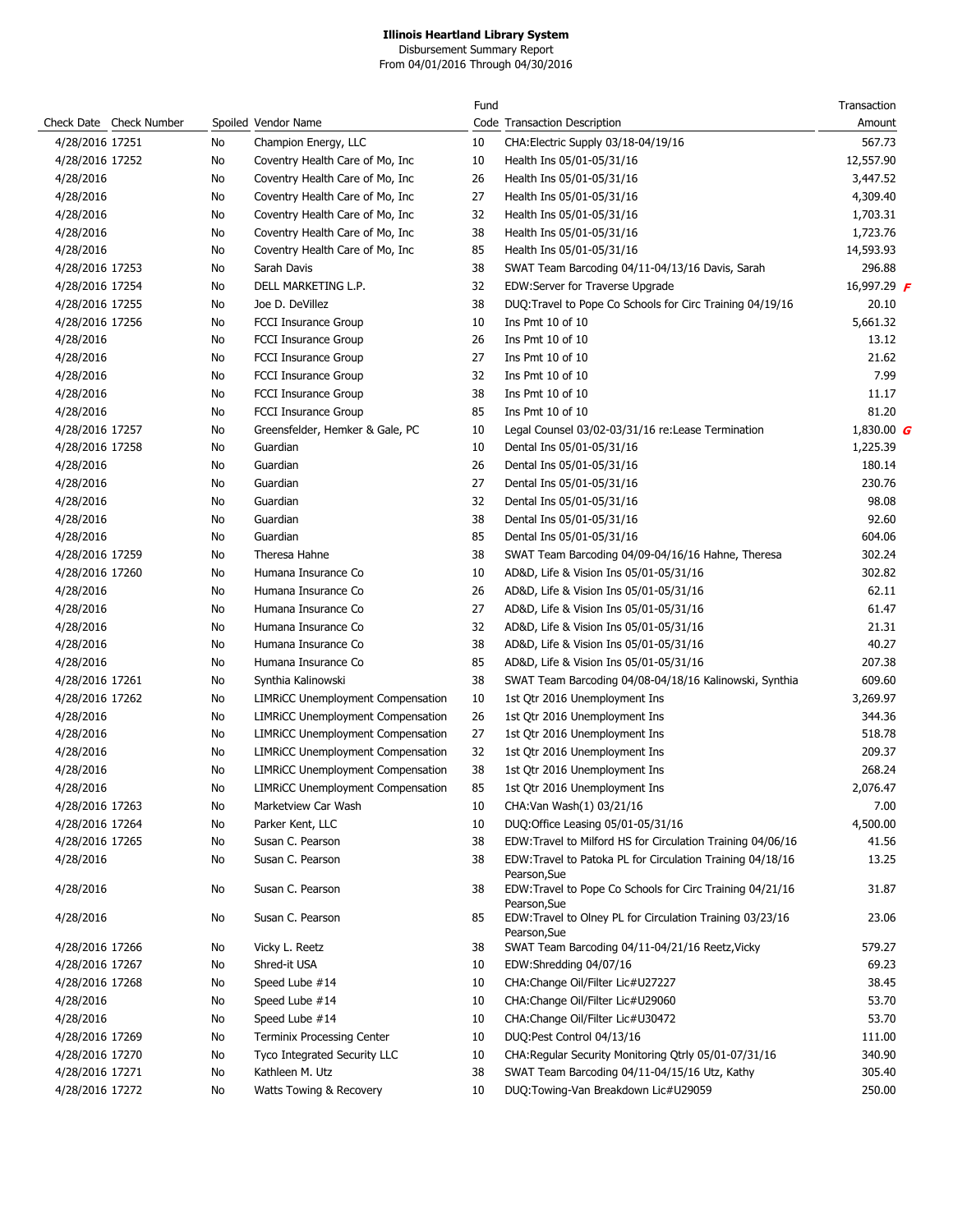Disbursement Summary Report

From 04/01/2016 Through 04/30/2016

|           |                              |    |                                    | Fund |                                               | Transaction    |
|-----------|------------------------------|----|------------------------------------|------|-----------------------------------------------|----------------|
|           | Check Date Check Number      |    | Spoiled Vendor Name                |      | Code Transaction Description                  | Amount         |
|           | 4/28/2016 ACHIMRFAPR2016     | No | Illinois Municipal Retirement Fund | 10   | April 2016 IMRF Payment                       | 13,249.41 $H$  |
| 4/28/2016 |                              | No | Illinois Municipal Retirement Fund | 26   | April 2016 IMRF Payment                       | 1,698.28       |
| 4/28/2016 |                              | No | Illinois Municipal Retirement Fund | 27   | April 2016 IMRF Payment                       | 3,070.86       |
| 4/28/2016 |                              | No | Illinois Municipal Retirement Fund | 32   | April 2016 IMRF Payment                       | 1,194.08       |
| 4/28/2016 |                              | No | Illinois Municipal Retirement Fund | 38   | April 2016 IMRF Payment                       | 1,746.52       |
| 4/28/2016 |                              | No | Illinois Municipal Retirement Fund | 85   | April 2016 IMRF Payment                       | 10,919.10      |
|           |                              |    |                                    |      |                                               |                |
|           |                              |    |                                    |      | Total 1000 - US Bank-General Fund             | 177,557.62     |
|           | 4/1/2016 ACHBenePmtWE20 No   |    | <b>BeneFLEX</b>                    | 27   | BeneFlex W/E 04/01/16 Debit Card Transactions | 30.63 $\bm{I}$ |
| 4/1/2016  |                              | No | <b>BeneFLEX</b>                    | 85   | BeneFlex W/E 04/01/16 Debit Card Transactions | 45.00          |
|           | 4/8/2016 ACHBenePmtWE20 No   |    | <b>BeneFLEX</b>                    | 10   | BeneFlex W/E 04/08/16 Debit Card Transactions | 6.30           |
| 4/8/2016  |                              | No | <b>BeneFLEX</b>                    | 85   | BeneFlex W/E 04/08/16 Debit Card Transactions | 98.33          |
|           | 4/15/2016 ACHBenePmtWE20 No  |    | <b>BeneFLEX</b>                    | 10   | BeneFlex W/E 04/15/16 Debit Card Transactions | 120.60         |
| 4/15/2016 |                              | No | <b>BeneFLEX</b>                    | 85   | BeneFlex W/E 04/15/16 Debit Card Transactions | 20.00          |
|           | 4/22/2016 ACHBenePmtWE20 No  |    | <b>BeneFLEX</b>                    | 10   | BeneFlex W/E 04/22/16 Debit Card Transactions | 320.00         |
| 4/22/2016 |                              | No | <b>BeneFLEX</b>                    | 27   | BeneFlex W/E 04/22/16 Debit Card Transactions | 35.00          |
| 4/22/2016 |                              | No | <b>BeneFLEX</b>                    | 85   | BeneFlex W/E 04/22/16 Debit Card Transactions | 15.00          |
|           | 4/29/2016 ACHBenePmtWE20 No  |    | <b>BeneFLEX</b>                    | 10   | BeneFlex W/E 04/29/16 Debit Card Transactions | 293.50         |
| 4/29/2016 |                              | No | <b>BeneFLEX</b>                    | 32   | BeneFlex W/E 04/29/16 Debit Card Transactions | 24.35          |
| 4/29/2016 |                              | No | <b>BeneFLEX</b>                    | 85   | BeneFlex W/E 04/29/16 Debit Card Transactions | 25.00          |
|           |                              |    |                                    |      |                                               |                |
|           |                              |    |                                    |      | Total 1027 - US Bank - CMC                    | 1,033.71       |
|           | 4/5/2016 ACHILPR20160405 No  |    | Illinois Department of Revenue     | 10   | IL Payroll Tax Deposit - PD 04/05/2016        | 453.01 $J$     |
|           | 4/5/2016 ACHIRSPR2016040 No  |    | Department of the Treasury         | 10   | IRS Payroll Tax Deposit-PD 04/05/2016         | 2,271.89       |
|           | 4/8/2016 ACHILPR20160408 No  |    | Illinois Department of Revenue     | 10   | IL Payroll Tax Deposit - PD 04/08/2016        | 1,500.74       |
| 4/8/2016  |                              | No | Illinois Department of Revenue     | 26   | IL Payroll Tax Deposit - PD 04/08/2016        | 160.65         |
| 4/8/2016  |                              | No | Illinois Department of Revenue     | 27   | IL Payroll Tax Deposit - PD 04/08/2016        | 271.74         |
| 4/8/2016  |                              | No | Illinois Department of Revenue     | 32   | IL Payroll Tax Deposit - PD 04/08/2016        | 104.94         |
| 4/8/2016  |                              | No | Illinois Department of Revenue     | 38   | IL Payroll Tax Deposit - PD 04/08/2016        | 129.87         |
| 4/8/2016  |                              | No | Illinois Department of Revenue     | 85   | IL Payroll Tax Deposit - PD 04/08/2016        | 996.33         |
|           | 4/8/2016 ACHIRSPR2016040 No  |    | Department of the Treasury         | 10   | IRS Payroll Tax Deposit-PD 04/08/2016         | 10,816.37      |
| 4/8/2016  |                              | No | Department of the Treasury         | 26   | IRS Payroll Tax Deposit-PD 04/08/2016         | 1,147.08       |
| 4/8/2016  |                              | No | Department of the Treasury         | 27   | IRS Payroll Tax Deposit-PD 04/08/2016         | 1,923.12       |
| 4/8/2016  |                              | No | Department of the Treasury         | 32   | IRS Payroll Tax Deposit-PD 04/08/2016         | 726.43         |
| 4/8/2016  |                              | No | Department of the Treasury         | 38   | IRS Payroll Tax Deposit-PD 04/08/2016         | 720.08         |
| 4/8/2016  |                              | No | Department of the Treasury         | 85   | IRS Payroll Tax Deposit-PD 04/08/2016         | 7,364.96       |
|           | 4/22/2016 ACHILPR20160422 No |    | Illinois Department of Revenue     | 10   | IL Payroll Tax Deposit - PD 04/22/2016        | 1,512.72       |
| 4/22/2016 |                              | No | Illinois Department of Revenue     | 26   | IL Payroll Tax Deposit - PD 04/22/2016        | 160.65         |
| 4/22/2016 |                              | No | Illinois Department of Revenue     | 27   | IL Payroll Tax Deposit - PD 04/22/2016        | 271.74         |
| 4/22/2016 |                              | No | Illinois Department of Revenue     | 32   | IL Payroll Tax Deposit - PD 04/22/2016        | 104.94         |
| 4/22/2016 |                              | No | Illinois Department of Revenue     | 38   | IL Payroll Tax Deposit - PD 04/22/2016        | 129.87         |
| 4/22/2016 |                              | No | Illinois Department of Revenue     | 85   | IL Payroll Tax Deposit - PD 04/22/2016        | 996.33         |
|           | 4/22/2016 ACHIRSPR2016042 No |    | Department of the Treasury         | 10   | IRS Payroll Tax Deposit-PD 04/22/2016         | 11,074.19      |
| 4/22/2016 |                              | No | Department of the Treasury         | 26   | IRS Payroll Tax Deposit-PD 04/22/2016         | 1,147.08       |
|           |                              |    |                                    | 27   |                                               |                |
| 4/22/2016 |                              | No | Department of the Treasury         |      | IRS Payroll Tax Deposit-PD 04/22/2016         | 1,923.12       |
| 4/22/2016 |                              | No | Department of the Treasury         | 32   | IRS Payroll Tax Deposit-PD 04/22/2016         | 736.43         |
| 4/22/2016 |                              | No | Department of the Treasury         | 38   | IRS Payroll Tax Deposit-PD 04/22/2016         | 720.08         |
| 4/22/2016 |                              | No | Department of the Treasury         | 85   | IRS Payroll Tax Deposit-PD 04/22/2016         | 7,364.96       |
|           | 4/25/2016 ACHILPR20160425 No |    | Illinois Department of Revenue     | 10   | IL Payroll Tax Deposit - PD 04/25/2016        | 216.36         |
|           | 4/25/2016 ACHIRSPR2016042 No |    | Department of the Treasury         | 10   | IRS Payroll Tax Deposit-PD 04/25/2016         | 1,661.54       |
|           |                              |    |                                    |      | Total 1030 - US Bank - Web Junction/(Payroll) | 56,607.22      |

**Total Disbursed 235,198.55**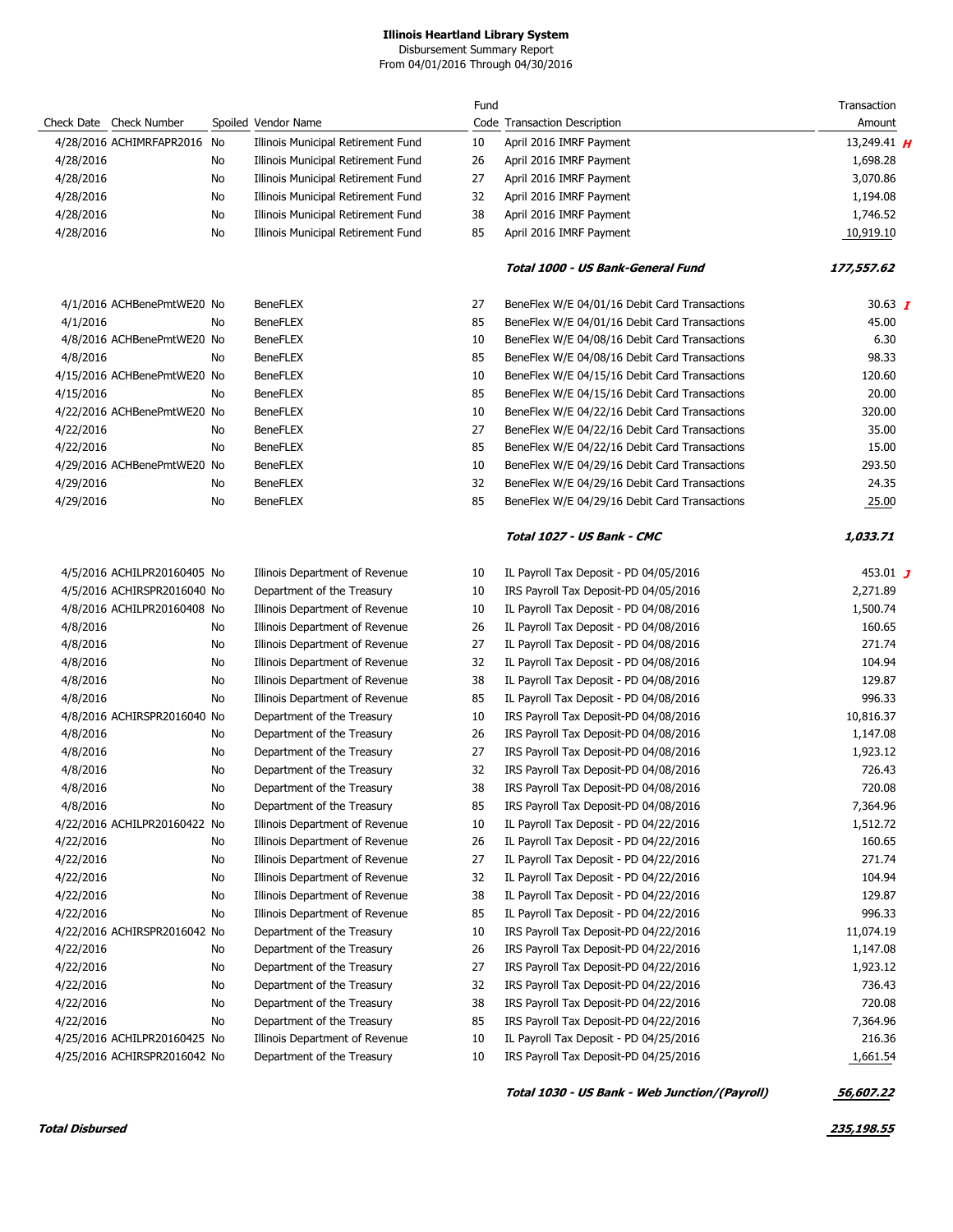Disbursement Summary Report

From 04/01/2016 Through 04/30/2016

|                                               |                         |                     | Fund                         | Transaction |  |  |  |  |  |
|-----------------------------------------------|-------------------------|---------------------|------------------------------|-------------|--|--|--|--|--|
|                                               | Check Date Check Number | Spoiled Vendor Name | Code Transaction Description | Amount      |  |  |  |  |  |
| <b>Non-routine Bill Payments Explanations</b> |                         |                     |                              |             |  |  |  |  |  |

- - **A-** OCLC Billing Grant Accounting Software Upgrade Fully Funded through FY2016 OCLC Billing Grant<br>**B-** EDW-2016 Lawn Care & Landscaping Maintenance Contract
	-
	- **C-** 50% Payment for IHLS Hub Mapping Project
	- **B-** EDW-2016 Lawn Care & Landscaping Maintenance Contract<br> **C-** 50% Payment for IHLS Hub Mapping Project<br> **D-** Transcribing Services for Illinois Digital Archives Fully Funded<br> **E-** Legal Services re General Fund Eliminat **D-** Transcribing Services for Illinois Digital Archives Fully Funded through FY2016 CMC Grant
	- **E-** Legal Services re General Fund Elimination of Positions
	- **OCLC Billing Grant Server Upgrade Fully Funded through FY2016 OCLC Billing Grant**
	- **G-** Legal Services re DUQ Lease Termination<br>**H-** April 2016 IMRF Pmt.-Employee & Employ<br>**I-** Flexible spending account-IHLS participani
	- **H-** April 2016 IMRF Pmt.-Employee & Employer Contribution
	- **I-** Flexible spending account-IHLS participants' April 2016 Withdrawals (participants have payroll deduction setup)
	- April 2016 Payroll Tax Deposits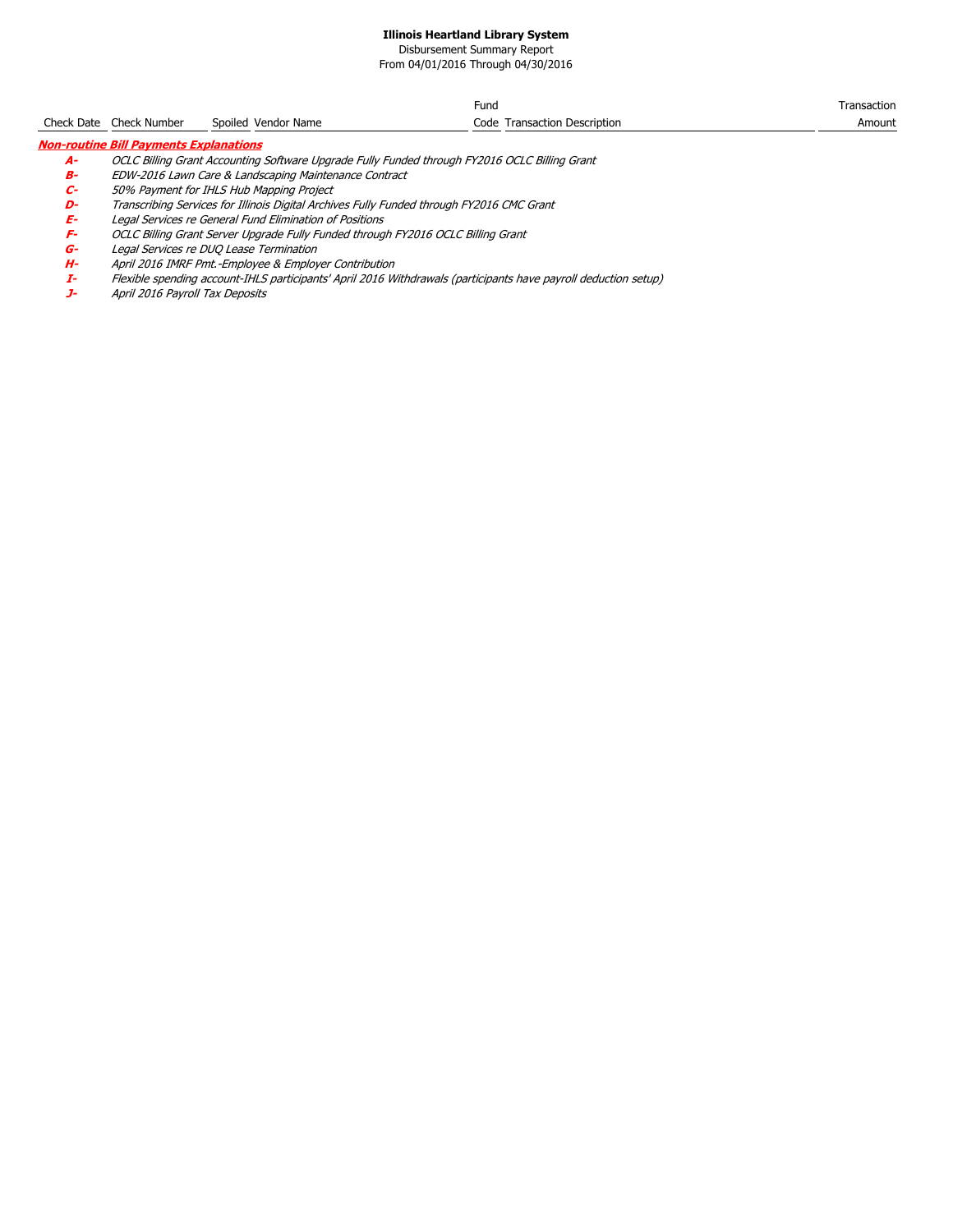#### Credit Card Transactions From 03/03/2016 Through 04/01/2016

| Credit Card |                                    |            |                               |                                                            |        | Fund | G/L# | Loc# | Dept#           |
|-------------|------------------------------------|------------|-------------------------------|------------------------------------------------------------|--------|------|------|------|-----------------|
| Bill Date   | Employee                           | Trans Date | Vendor                        | Description                                                | Amount | Code | Code | Code | Code            |
|             | 4/1/2016 4654 2433-Bauer Joan C    | 3/27/2016  | HIPCAST.COM                   | Recording Storage 04/2016                                  | 4.95   | 85   | 5550 | 02   | 85              |
|             | Total 4654 2433-Bauer Joan C       |            |                               |                                                            | 4.95   |      |      |      |                 |
| 4/1/2016    | 4654 2458-Pernicka Julia A         | 3/9/2016   | AMERICAN LEGION EMBLEM        | EDW:American Flag (2) & Illinois Flag (1) 03/2016          | 86.80  | 10   | 5365 | 01   | 10              |
| 4/1/2016    | 4654 2458-Pernicka Julia A         | 3/14/2016  | STAMPS.COM                    | EDW: Mnthly Srvc Fee 03/14/16                              | 15.99  | 10   | 5370 | 01   | 10              |
| 4/1/2016    | 4654 2458-Pernicka Julia A         | 3/22/2016  | USPS POSTAGE STAMPS.CO        | EDW:Postage 03/2016                                        | 50.00  | 10   | 5370 | 01   | 10              |
|             | Total 4654 2458-Pernicka Julia A   |            |                               |                                                            | 152.79 |      |      |      |                 |
| 4/1/2016    | 4654 2466-Dawdy Christine          | 3/14/2016  | SQ*JOE SIPPERS CAFE           | EDW:Lunch-SHARE Staff Mtg (21 Staff) 03/2016               | 159.75 | 85   | 5290 | 01   | 85              |
| 4/1/2016    | 4654 2466-Dawdy Christine          | 3/28/2016  | WM SUPERCENTER #256           | EDW:Storage Tote for Barcoding Supplies 03/2016            | 6.91   | 38   | 5365 | 01   | 85              |
|             | 4/1/2016 4654 2466-Dawdy Christine | 3/29/2016  | WM SUPERCENTER #1071          | EDW:Storage Totes for Barcoding Supplies 03/2016           | 27.65  | 38   | 5365 | 01   | 85              |
|             | Total 4654 2466-Dawdy Christine    |            |                               |                                                            | 194.31 |      |      |      |                 |
| 4/1/2016    | 4654 2482-Brown Troy M             | 3/15/2016  | DNH*GODADDY.COM               | EDW:Domain Name Renewal - LCLS 03/2016                     | 21.48  | 10   | 5550 | 01   | 10              |
| 4/1/2016    | 4654 2482-Brown Troy M             | 3/22/2016  | DreamHost                     | EDW:Domain Name-Cooperation Today 03/2016                  | 9.95   | 10   | 5840 | 01   | 10              |
| 4/1/2016    | 4654 2482-Brown Troy M             | 3/30/2016  | PLAZA TIRE SERVICE            | DUQ: Mount New Dolly Tires(4) 03/2016                      | 56.66  | 10   | 5385 | 04   | 20              |
| 4/1/2016    | 4654 2482-Brown Troy M             | 3/31/2016  | RURAL KING SUPPLY             | DUQ: Wheels for Dolly(4) 03/2016                           | 56.25  | 10   | 5385 | 04   | 20              |
|             | Total 4654 2482-Brown Troy M       |            |                               |                                                            | 144.34 |      |      |      |                 |
| 4/1/2016    | 4695 2640-Petty Linda              | 3/2/2016   | <b>WAL-MART #0256</b>         | EDW:Cable & Lock for Fence Around Generator 03/2016        | 10.74  | 10   | 5195 | 01   | 10              |
|             | 4/1/2016 4695 2640-Petty Linda     | 3/8/2016   | <b>WAL-MART #0256</b>         | EDW:Replace Damaged DVD(1) 03/2016                         | 12.96  | 10   | 5385 | 01   | 20              |
|             | Total 4695 2640-Petty Linda        |            |                               |                                                            | 23.70  |      |      |      |                 |
| 4/1/2016    | 4695 2665-Janvrin Chris            | 3/1/2016   | IAB CHAMPAIGN-URBANA          | CHA: Replace Battery Lic#U27249                            | 125.80 | 10   | 5210 | 02   | 20              |
| 4/1/2016    | 4695 2665-Janvrin Chris            | 3/3/2016   | THE HOME DEPOT #1984          | CHA: Power Cord 03/2016                                    | 19.97  | 10   | 5360 | 02   | 10              |
| 4/1/2016    | 4695 2665-Janvrin Chris            | 3/17/2016  | WAL-MART #1734                | CHA: Plates, Silverware, Napkins, Coffee & Creamer 03/2016 | 52.72  | 10   | 5365 | 02   | 10              |
|             | Total 4695 2665-Janvrin Chris      |            |                               |                                                            | 198.49 |      |      |      |                 |
| 4/1/2016    | 5085 0664-Palmer Susan             | 3/14/2016  | <b>AMER LIB ASSOC-IMIS</b>    | <b>EDW:ALA Membership-Susan 03/2016</b>                    | 159.00 | 10   | 5300 | 01   | 20 <sub>2</sub> |
| 4/1/2016    | 5085 0664-Palmer Susan             | 3/22/2016  | OFFICEMAX/OFFICEDEPOT         | EDW:8.5x11 Copy Paper(3 cs) 03/2016                        | 77.97  | 10   | 5360 | 01   | 10              |
| 4/1/2016    | 5085 0664-Palmer Susan             | 3/24/2016  | SAMS CLUB #4878               | EDW: Snacks for Qtrly Driver Mtg 03/2016                   | 53.07  | 10   | 5290 | 01   | 20              |
| 4/1/2016    | 5085 0664-Palmer Susan             | 3/28/2016  | <b>OMNILERT LLC</b>           | EDW:RainedOut Text Alert System 03/2016                    | 29.95  | 10   | 5400 | 01   | 10              |
|             | 4/1/2016 5085 0664-Palmer Susan    | 3/30/2016  | <b>SPRINGHILL SUITES BURR</b> | EDW:Lodging-'ILDS' RAILS Mtg-Susan 03/2016                 | 118.80 | 10   | 5265 | 01   | 22              |
|             | Total 5085 0664-Palmer Susan       |            |                               |                                                            | 438.79 |      |      |      |                 |
| 4/1/2016    | 5089 0611-Jackson Kathy            | 3/9/2016   | <b>DEALS 3335</b>             | EDW:Greeting Cards(10) 03/2016                             | 5.36   | 10   | 5365 | 01   | 13              |
| 4/1/2016    | 5089 0611-Jackson Kathy            | 3/9/2016   | SCHNUCKS #229                 | EDW:Sympathy Plant-Julia 03/2016                           | 13.91  | 10   | 5057 | 01   | 13              |
| 4/1/2016    | 5089 0611-Jackson Kathy            | 3/11/2016  | EXTENDEDSTAY 4012             | EDW:Lodging-Cancelled Career Fair-Kathy 03/2016            | 79.09  | 10   | 5265 | 01   | 13              |
|             | Total 5089 0611-Jackson Kathy      |            |                               |                                                            | 98.36  |      |      |      |                 |